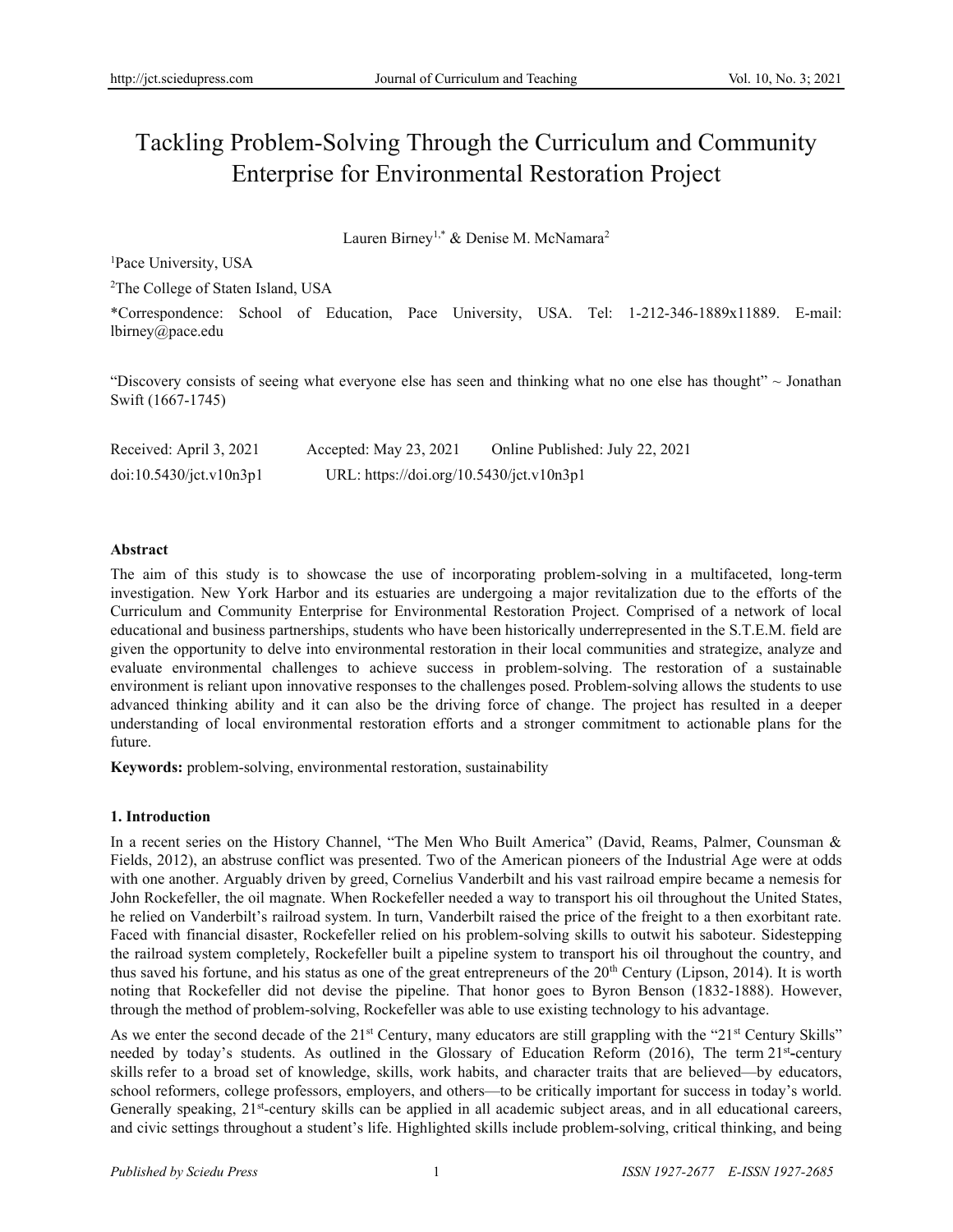able to communicate findings as essentially 21<sup>st</sup>-century competencies (Yang, Chuang, Li & Tseng, 2013).

Problem-solving is the ability to provide a solution to an issue that is more complex than straightforward. Most times, it is an issue that is multifaceted and the solution is elusive and multifarious. In terms of issues that relate to Science, Technology, Engineering, and Mathematics (S.T.E.M.), problem-solving is an intrinsic component in each and every issue. The process of acquiring knowledge as opposed to accumulating facts is the key to the process of problem-solving. There are many facets of problem-solving and as such, a solution can be discovered through a plethora of explorations. In the 1960s, a general problem-solving model was developed and utilized in both academic and corporate training situations. Problem-solving was taught as a "content-free" thinking skill and applied to a variety of situations.

In essence, the problem-solving model of the 1960s resembles the "scientific method" which was utilized in science education settings. The "scientific method" includes the following steps which mirror those used in problem-solving:

- identifying a problem
- brain-storming to determine the number of possible solutions
- testing, and retesting a solution for reliability
- evaluating the results
- reporting the outcomes

In education, these models were one source of the "inquiry" curriculum movement, which led to new curricula such as "new math" (Foshay & Kirkley, 2003) in the 1960s. Inquiry has always been a part of education and was introduced in the United States by John Dewey through his constructivist approach to education (Dewey, 1902). The main activity in a constructivist approach to learning is solving problems (UCD Teaching, and Learning, 2013). Through the University of Chicago's Laboratory School, which was established by Dewey in 1896, "learning through doing" was initiated. Through this model, students continue to be presented with real-world situations and challenges and are tasked with applying their curiosity, and problem-solving skills to meet these challenges. This educational philosophy is in sharp contrast to the Socratic Method, which was typical of the time, and was an integral part of American education through the 1950s. The Socratic Method begins by asking a question and then posing further questions in response to student answers (Peterson, 2009). Considered as passive on the part of the student, its popularity began to wane in the late 1950s as the primary method of education. A critical event that triggered a revolution in American education was the launching of Sputnik (1957) by the Russians, especially education in the fields of science and mathematics. American children were seen as having an inferior education to Russian children, and an outcry for immediate change resulted in the resurgence of the "inquiry" curriculum. Instead of being given a set of facts and figures to memorize and regurgitate, students were being presented with problems that they were asked to solve using their ability to think critically and apply the knowledge to address the challenge. As stated by Daniel J. Boorstin in The Americans: The Democratic Experience (1973), "Never before had so small and so harmless an object created such consternation".

## **2. Problem-Solving for Sustainability**

Problem-solving requires systemic thinking; a mental toolbox that is able to utilize existing knowledge and repurpose it in a unique way to achieve the desired outcome, tackle a new problem, or design a unique solution to universal challenges found in the community. The need for a scientifically literate citizenry is paramount in facing the current and future environmental issues of sustainability. Citizens who possess well-developed critical thinking and problem-solving skills are needed to meet the needs of these environmental challenges (National Research Council, 2012). Effective environmental education to raise public awareness is possible through the application of the Problem-Based Learning (PBL) method, which enhances environmental education by teaching students how to find and solve problems. By using the PBL method students are invited to think about existing problems in their community and possible methods of solution. It was also found, that learning with PBL was not learning to remember but was instead an invitation to think and analyze. In this setting, the teacher assumes the role of guide to help monitor monitors students' thinking patterns (Rachman, Sugimaru & Matsumoto, 2020).

Linking Problem-Based Learning, Place-Based Learning, and the Next Generation Science Standards is an approach to science education that enhances student appreciation for the importance of science in their own lives and communities, engages students in the practice of science, and increases student confidence in communicating scientific topics (Engels, Miller, Squires, Jennewein, & Eitel, 2019). One of the most dynamic and enduring efforts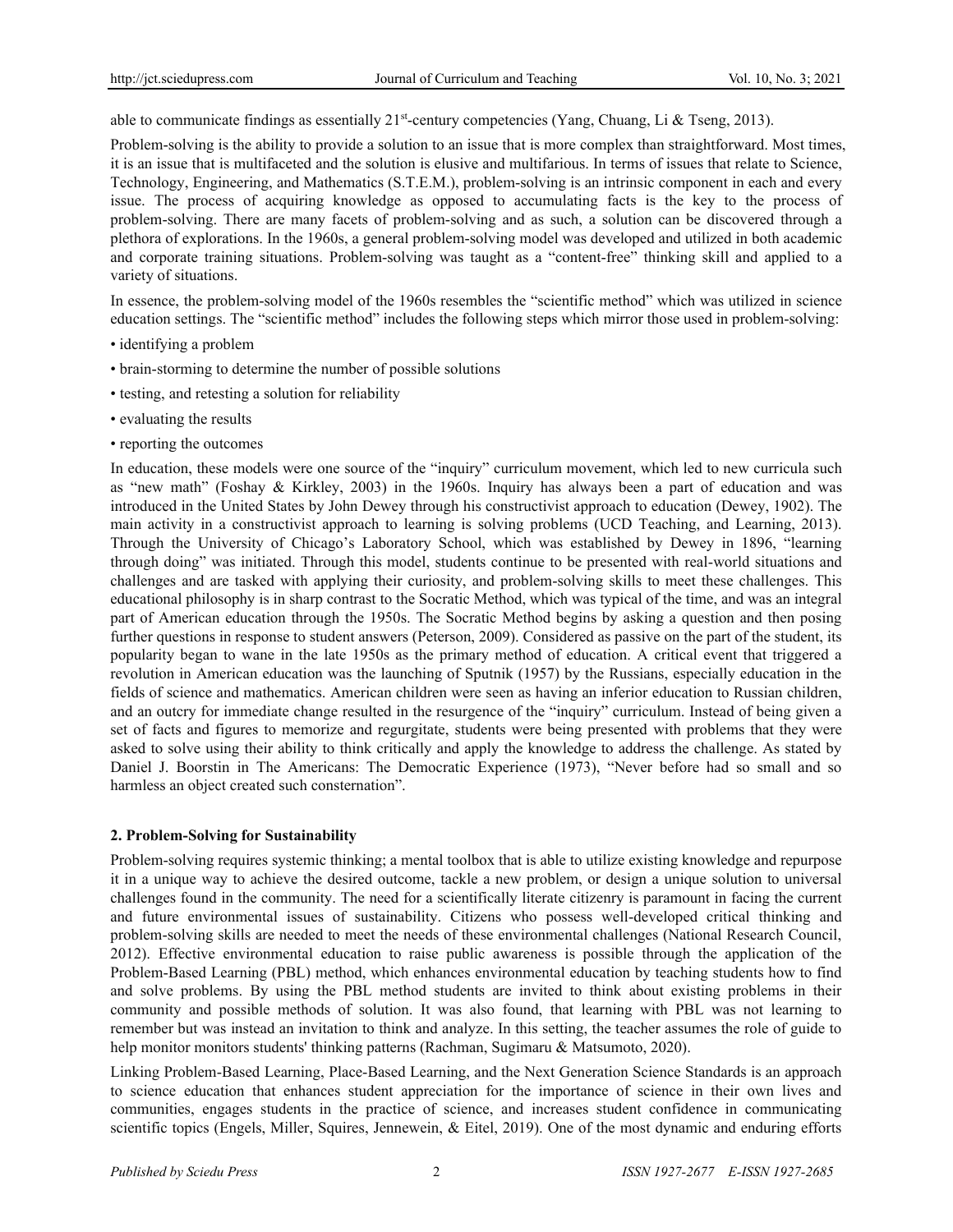to incorporate these methods is called the Curriculum and Community Enterprise for Environmental Restoration Project, known as CCERS + BOP henceforth. Through its community-based environmental curriculum, the project has linked formal and informal educational setting to create a replicable model of true place-based S.T.E.M. education. Research indicated that curriculum creates opportunities for students to work in the field in their communities, utilizing multiple facets of STEM learning, including making observations, collecting data using scientific instruments, and organizing data on the digital platform (Caref, Rex, Lederberg & Moore, 2019). Focusing on a real project helps students learn "to think deeply and critically about their world" (Behizadeh, 2014), while also allowing students to construct knowledge on their own terms without simply following their teacher's instructions (Martinich, 2006). Taking problem-solving skills further, research states that problem-solving is embedded in the social constructivist view of teaching and learning and promotes self-regulated learning that is enhanced through exploration and cooperative social activity (Savery & Duffy, 1995).

## **3. The Evolution of the CCERS + BOP + STEM + C Project**

Prior to the establishment of the Curriculum and Community Enterprise for Restoration Science, a number of independent organizations were involved in the revitalization of New York Harbor and its watershed. Considered the most urban estuary on Earth, it is a 16,300 square mile watershed that is home to more than with more than 200 fish species and includes habitats such as wetlands, shorelines and coastal forests (NYNJbaykeeper.org, 2020). Organizations such as the NY-NJ Baykeeper, the New York Harbor Foundation, and the Nature Conservancy initiated awareness of the contaminated condition of the waterways that surround the City of New York. However, it was only through the formation of complex partnerships with community groups, researchers, and university leaders that a massive and sustainable effort to clean the waterways was instituted.

The Billion Oyster Project (BOP) is a citizen science restoration project, existing in New York Harbor since 2008. It was inspired by the Chesapeake Bay Oyster Recovery Project which was successful in replanting approximately 6.7 billion oysters in the bay. BOP has its origins in the restoration activities started by the faculty and students at the Urban Assembly Harbor School located on Governors' Island in New York Harbor. The goal of the Billion Oyster Project is to restore 1 billion oysters to New York Harbor by the year 2035.

In August 2014, the National Science Foundation (Award #1440869) awarded \$5,374,972.00 to the Curriculum and Community Enterprise for New York Harbor Restoration in New York City Public Schools Project (CCERS). The Billion Oyster Project combined with the Curriculum and Community Enterprise for Restoration Science Project to form an expansive place-based environmental education effort conducted in the schools in New York City (Birney & McNamara, 2017). This added more structure and several new components to the Billion Oyster Project by creating a model of curricula and community enterprise within the New York City public school system. Middle school students attending New York City schools in underserved communities were selected to study the New York Harbor and its impact on the community within the harbor and surrounding it. Historical, geological, and environmental impacts are explored with the intent of eliciting empathy for the restoration of the native oyster population while instilling motivation for stewardship of the harbor, heightened motivation in STEM disciplines, and a possible pipeline to future career paths. Students experience higher levels of engagement and take a deeper approach to learning when they are able to apply what they are studying to address a real-world problem (Lombardi, 2007).

To accomplish these goals, the BOP CCERS project engages students in the restoration of the native oyster *(Crassostrea virginica)* habitats in New York Harbor through the combination of field research and classroom investigations. The project is based on five separate but interconnected pillars:

(1) Teacher education curriculum – created by CCERS staff and content experts in the partnership

(2) Student learning curriculum – created by CCERS staff and classroom teachers and implemented in the NYC middle school classrooms

(3) Digital platform for resources – housing lessons, units, empirical data from the field stations, and research papers

(4) After-school STEM program – conducted through the joint efforts of Good Shepard Services, the New York Academy of Science, and the NYC Department of Education

(5) Public exhibits – at the Hudson River Project headquarters and the New York Aquarium

The project is based on cross-sector partnerships with several stakeholders including Pace University, the New York City Department of Education, the Columbia University Lamont-Doherty Earth Observatory, the New York Academy of Sciences, the New York Harbor Foundation, Good Shepherd Services, and the Hudson River Project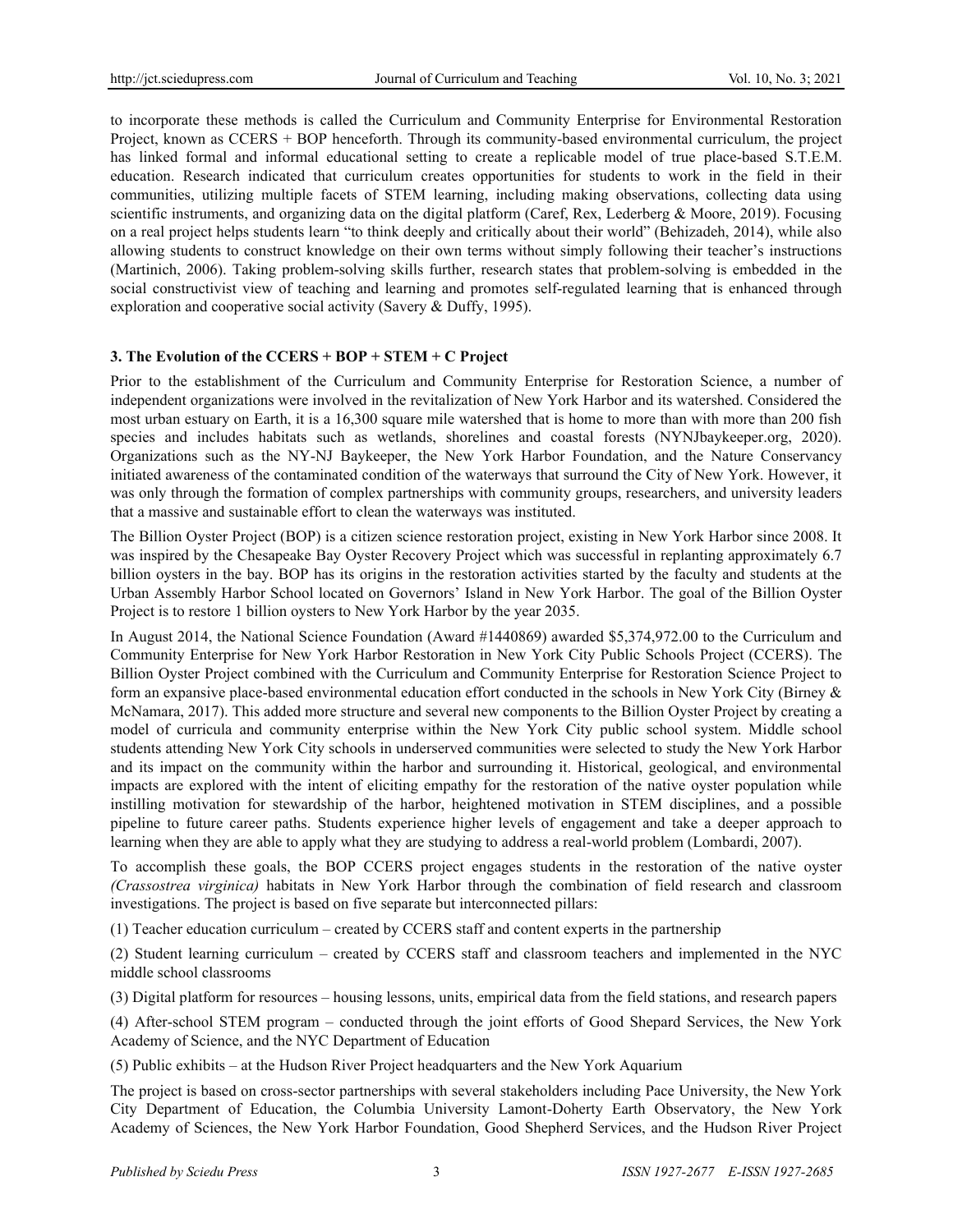among others. As with many community-based partnerships (Minkler, Vásquez, Tajik, & Petersen, 2006), the partners demonstrate a strong commitment to collaborate with all stakeholders as well as the other partners in the project. To this end, the partners in the BOP-CCERS Project were carefully selected so that each could bring their unique attributes and specializations to the table. One of the ways to ensure that this authentic and connected learning can take place is by leveraging strong community partnerships to provide real-world learning to students in middle and high schools (Gross, et al., 2015).

In February 2018, the National Science Foundation (Award #759006) awarded an additional \$2,000,000.00 to the Curriculum and Community Enterprise for a Keystone Species in New York Harbor, also known as CCERS + STEM-C. In addition to the original model and its areas of implementation, the project is expanding its real-world problem-based curriculum model to focus on practices that increase student motivations and capacities to pursue careers in fields of science, technology, engineering, or mathematics (STEM). Continuing to focus on New York Harbor and oyster restoration, students and teachers in grades K-12 conduct field research in support of restoring native oyster habitats.



**Figure 1.** The Five Pillars of the Curriculum and Community Enterprise for Restoration Science + STEM-C

The project model has been expanded to include several correlated pieces that include a teacher restoration science curriculum with components for elementary and middle school teachers; a student learning curriculum for elementary and middle school students; an enhanced digital platform for project resources and data collection; an aquarium exhibit at the New York City Aquarium; an after-school STEM mentoring program and a near-peer mentoring program; community-based restoration science hubs and advanced methods of laboratory analysis in restoration science for high school students including:

- 1. Genetic barcoding (species ID)
- 2. Environmental DNA sampling and analysis
- 3. Bacterial monitoring
- 4. Water chemistry analysis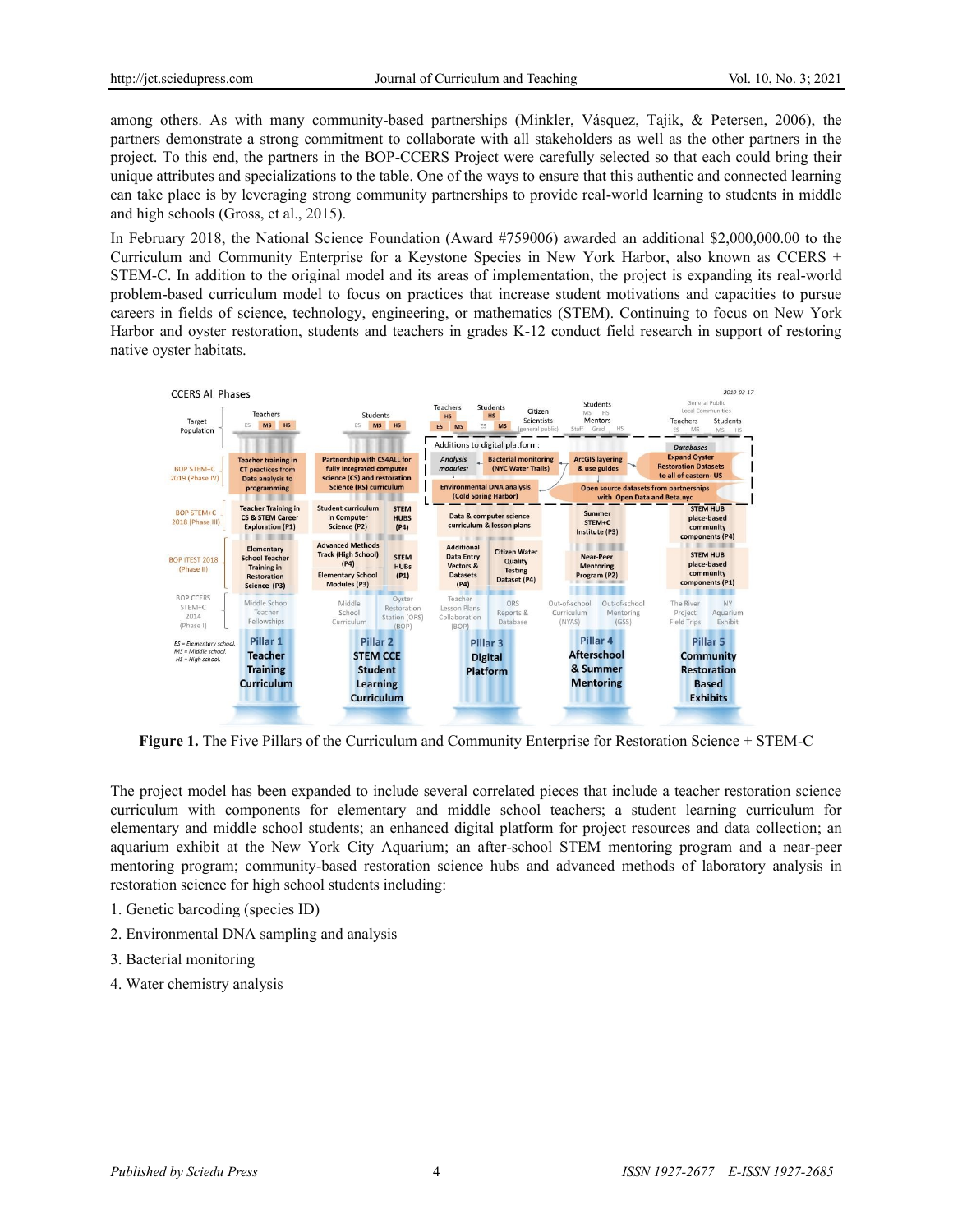

**Figure 2.** Exhibit of the BOP CCERS + STEM-C Project at the New York Aquarium

|  | Table 1. Timeline of the Major Accomplishments of the Project |
|--|---------------------------------------------------------------|
|--|---------------------------------------------------------------|

| By August 2015                                                                               | By August 2018                                                                             | By August 2020                                                                             |
|----------------------------------------------------------------------------------------------|--------------------------------------------------------------------------------------------|--------------------------------------------------------------------------------------------|
|                                                                                              |                                                                                            |                                                                                            |
| 11.5 million oysters grown in New York                                                       | 25 million oysters grown in New                                                            | 47 million oysters grown in New                                                            |
| Harbor                                                                                       | York Harbor                                                                                | York Harbor                                                                                |
| 1.05 acres of reef area restored                                                             | 2.5 acres of reefs restored                                                                | 4.8 acres of reefs restored                                                                |
| Approximately 93,600 pounds of oyster shell<br>recycled                                      | Approximately 1 million pounds of<br>oyster shells recycled                                | Approximately 1.6 million pounds<br>of oyster shells recycled                              |
| The oysters have filtered approximately<br>10.9 trillion gallons of New York Harbor<br>water | The oysters have filtered<br>approximately 25 trillion gallons of<br>New York Harbor water | The oysters have filtered<br>approximately 50 trillion gallons<br>of New York Harbor water |
| The oyster filtration has removed<br>approximately 6.75 million pounds of nitrogen           | The oyster filtration has removed<br>approximately 16 million pounds of<br>nitrogen        | The oyster filtration has removed<br>approximately 30 million pounds<br>of nitrogen        |

Augmenting the original environmental restoration project by focusing on career and technical education pathways, the STEM+C Phase supports the original goals through the development and implementation of (4) project pillars.

Pillar 1: Teacher Training with Computer Science, Data Science, and STEM Career Exploration

Pillar 2: Student Curriculum with Computer Science, Data Science, and STEM Career Exploration

Pillar 3: Summer STEM Institute for Middle and High School Students at Pace

Pillar 4: Community Based Restoration Science Hubs ("STEM Hubs")

The STEM+C phase will continue through August of 2022 and will continue to target students in low-income neighborhoods comprised of high populations of English language learners and students that are underrepresented in STEM fields and education pathways. A major enhanced focus of the project is engaging these students to help create a more diverse STEM workforce. The persistent call for 21<sup>st</sup>-century skill development includes learning and innovation skills derived from problem-solving and critical thinking, which will help New York City Public school students to fill the STEM jobs of the future (Trilling & Fadel, 2009). The project directly involves 97 schools, over 300 teachers, and approximately 15,000 K-12 students.

The Billion Oyster Platform now contains, but is not limited to:

• 200 Oyster Reef Stations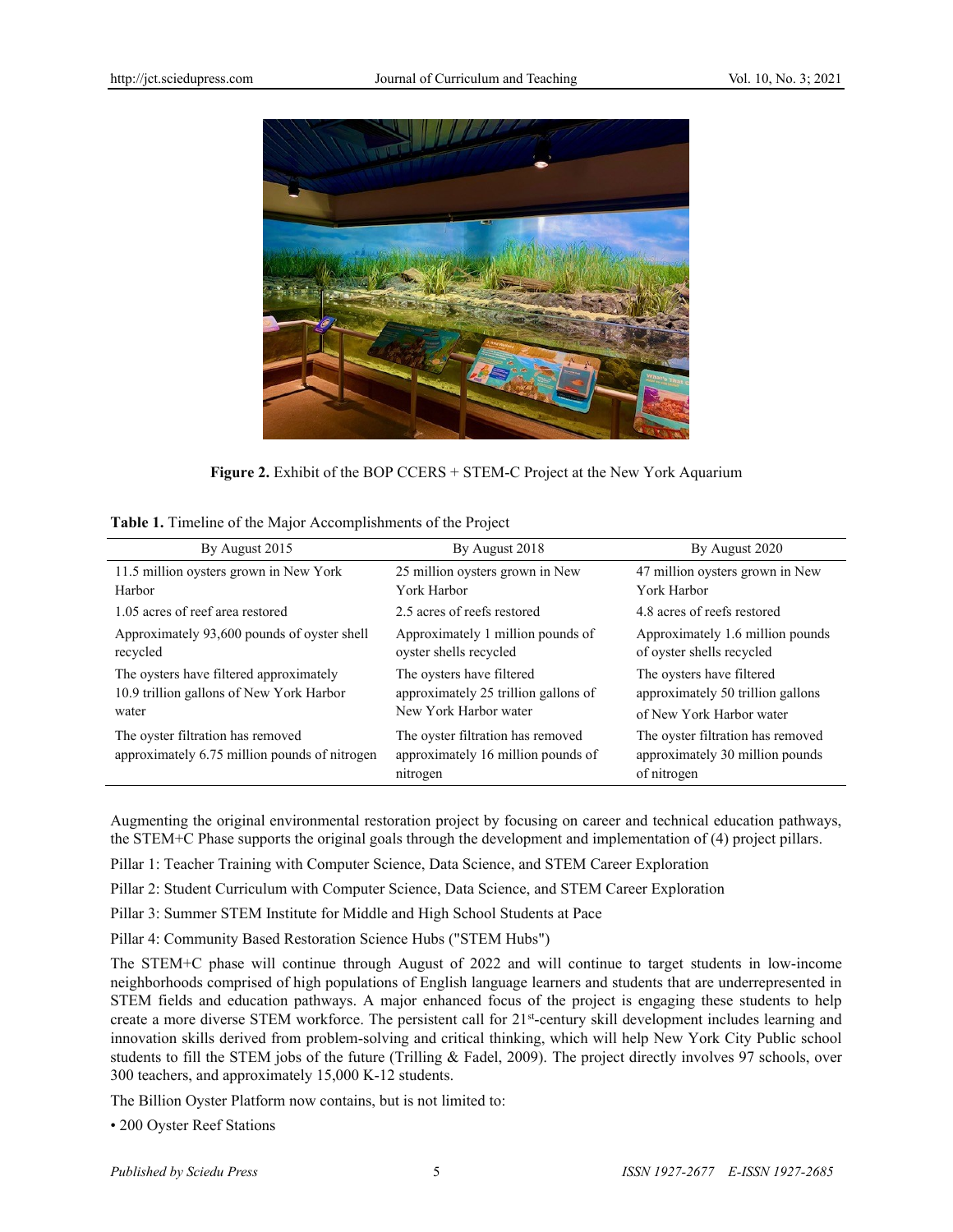- 100 minutes of educational videos
- 70 Symposium projects
- 6,000 students

## **4. How CCERS + BOP + STEM + C Incorporated Problem-solving**

Paramount to successful problem-solving is the ability to define the problem and follow with actionable steps to test theoretical solutions. The BOP-CCERS Project capitalizes on the most applicable concepts and practices of the *K-12 Computer Science Framework*, with an emphasis on those areas where Computer Science integrates seamlessly with New York State P-12 Science Learning Standards, specifically the Core Concepts of Data.

Interpretation, and Analysis, and the following Core Practices:

## • **Define problems**

S1. Ask questions and define problems. (National Research Council, 2012)

- M1. Make sense of problems and persevere in solving them. (Common Core Math Standards)
- CS3. Recognizing and Defining Computational Problems

#### • **Use computational thinking**

- S5. Use mathematics and computational thinking. (National Research Council, 2012)
- CS3. Recognizing and Defining Computational Problems
- CS4. Developing and Using Abstractions

CS5. Creating Computational Artifacts

#### • **Communicate with data**

S4. Analyze and interpret data. (National Research Council, 2012)

### CS7. Communicating About Computing

Using these tools to create a viable environmental restoration curriculum, the infrastructure for developing and refining problem-solving skills has been established. The depository for all of the information needed to motive problem-solving conceptions is the BOP Digital platform. Human thought is extended by combining computational thinking with problem-solving situations and has become an indispensable part of our everyday lives and work (Barr, Harrison & Conery, 2011). Computational thinking is a problem-solving process composed of four stages:

- Decomposition Breaking a problem into manageable chunks to make it easier to solve.
- Pattern Recognition Seeing a generalized view of the problem; trends or regularities in the data
- Abstraction Finding the general principles that generate the patterns in the data
- Algorithm design Developing the step-by-step instructions to solve this problem and others

Research has shown (Psycharis & Kallia, 2017) several positive outcomes on students' problem-solving skills, reasoning skills, and self-efficacy with the incorporation of computational thinking in mathematics and science. These findings helped to shape the evolving structure of the BOP-CCERS Project and the inclusion of computational thinking through the *Computer Science for All* initiative in the New York City Department of Education.

## **5. Problem-Solving through BOP-CCERS + STEM C Unit**

By introducing and dissecting a unit from the BOP CCERS + STEM-C Project, the skill of problem-solving embedded in a real-world sustainable environmental project can be seen. The Nitrogen Cycle Investigation is one of the units found on the BOP Digital Platform. This open-access site is available to the students and teachers involved in the program. The National Science Foundation task force on cyber-learning (National Science Foundation, 2008) recommends that a "platform perspective" should be instilled through shared, interoperable designs of hardware, software and services—into NSF's cyber-learning activities.

The Billion Oyster Project Digital Platform is comprised of five distinct but dynamic sections all containing valuable resources: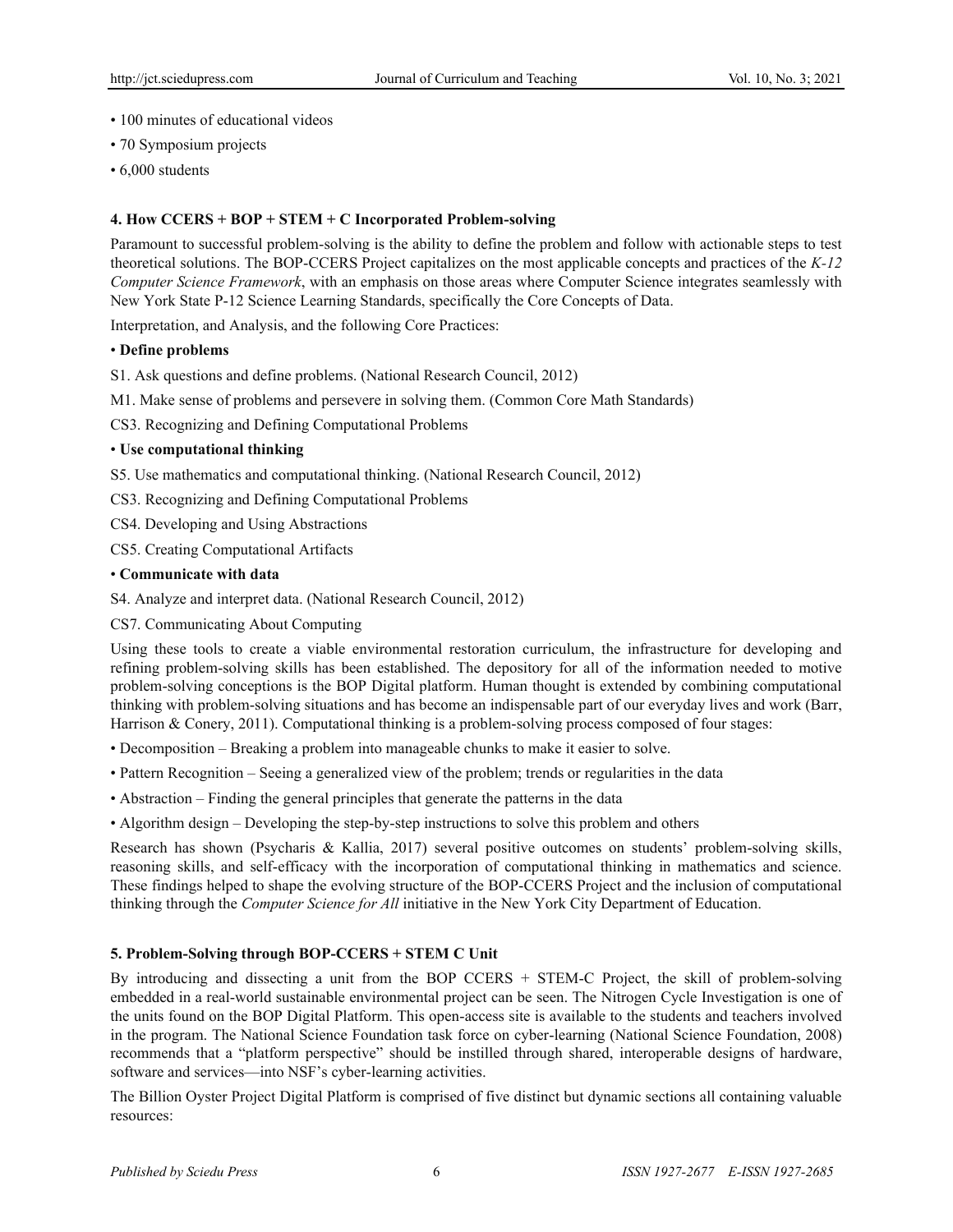- Restoration – this section of the platform contains the dashboard which maps all of the Oyster Research Stations that are sprinkled throughout New York Harbor and surrounding estuaries. Within each of the Oyster Research Stations can be found the data gathered during each of the site visits.

- Curriculum – this section holds the key to unlock all of the problem-solving skills that are needed by the students and teachers. Through the contributions of environmental scientists, teachers, and citizen scientists, a rich trove of lessons and units of study can be tapped for use in the classroom or in the field. Content areas such as science, mathematics, map skills, geography, history, and engineering are enhanced with technology to form robust teaching and learning resource.

- Research – it is in this section of the platform that the results of the students' research and discoveries are housed. Student-created research publications and poster presentations are on display for both recognition, and as exemplars for other students who will follow.

- Community – Students, Teachers, Citizen Scientists, Researchers, Parents, Administrators. Etc.

- Events – BOP Symposium, Fundraising Events, etc.

The units and lessons are continually being revised and improved through the use and teacher feedback in the classroom and the field. The units include Introductory Lessons, Marine & Maritime Career Lessons, New York Harbor Populations Investigations, Near Peer Career Panels, New York's Urban Ecosystem Lessons, Oyster Tank Investigation, Oysters & Organisms Lessons, Nitrogen Cycle Investigation, Steward-shed Investigation, Water Quality Lessons, Living Breakwaters Lessons, and more.

Through the presentation of each lesson an increasing understanding of the nitrogen molecule is developed. From its chemical structure and characteristic qualities to its presence in New York Harbor and impact on the environment, students are lead on a journey that includes:

- Structural manipulation – Students are tasked with building molecular models of an ammonia molecule, a nitrite ion, a nitrate ion, and a nitrogen gas molecule. By using their molecular models and their chemical knowledge, they develop an understanding of the word nitrogen and its multiple usages (as a type of atom, and as a category of nitrogen-containing molecules).

- Nitrogen Transformation - Students are asked to study a series of oyster tank diagrams containing aquatic organisms and compare and contrast the transformation of nitrogen in the organisms in the tank. Students then determine the cyclical events that are occurring in the transformations and illustrate their findings.

- Harmful effect of ammonia and nitrates - Students review several reference sources and evaluate the materials for possible methods of protecting the oyster tanks from ammonia or nitrite poisoning. Based on that analysis, the students use their problem-solving skills to determine the best method for cycling the classroom tank. Informed methods for determining the best possible conditions for developing a community of nitrifying bacteria are entered into a research journal.

- Nitrogen Pollution - Students read *"[Your Chicken Nuggets Are Killing Your Crab Cakes](https://drive.google.com/open?id=1VVybt4kyncRXfhuzaX9j0xC5b9Aoi13J),"* an article about the connections between agriculture and nitrogen pollution in waterways. Students map the movement of nitrogen across the United States via the food system and discuss how (or whether) the nitrogen map would change if people stopped eating chicken nuggets. Students are able to identify major sources of or nutrient pollution of estuaries, translate textual information into map-based representations and speculate about a hypothetical case.

- Neighborhood Nitrogen Mapping - Students use a library of resources in the classroom to determine the sources of nitrogen in their neighborhood that eventually pollute the New York Harbor estuary. Students then transpose nitrogen source information in text and diagrams and design a map of nitrogen concentrations in the various areas of New York Harbor.

- Using nitrogen test strips - Students practice measuring the ammonia, nitrite, and nitrate in various water samples using the nitrogen testing strips for the regular monitoring of the ammonia, nitrite and nitrate level in the classroom tank and in their fieldwork.

- Using the digital platform to study nitrogen throughout the New York Harbor Estuary - Students access NYC ammonia and nitrates data from https://platform.bop.nyc in order to compare their map of nitrogen concentrations and explore their questions about nitrogen beyond the classroom tank and beyond their own ORS (Oyster Research Stations).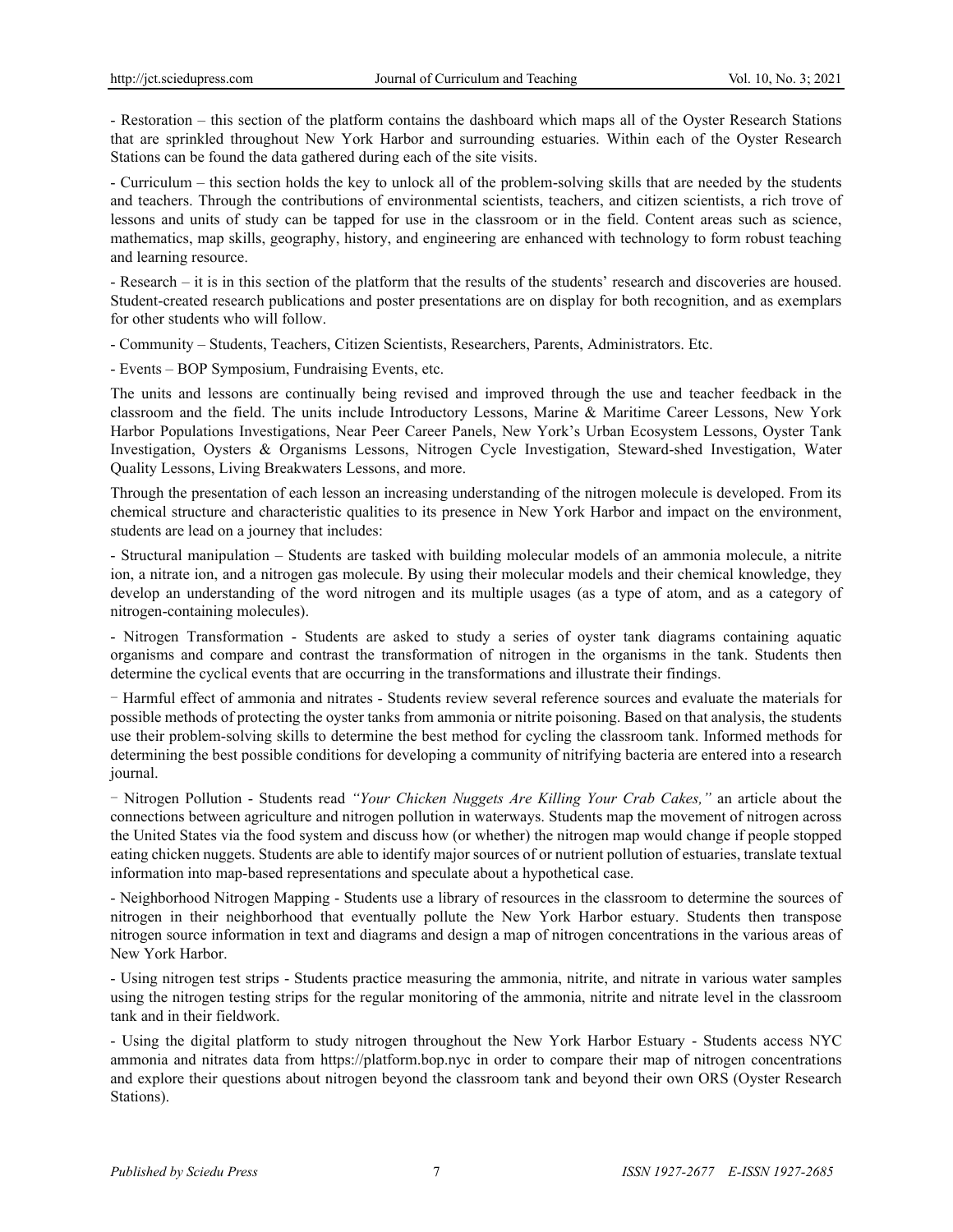

**Figure 3.** Snapshot of the Lessons on the Nitrogen Cycle on the BOP Digital Platform [\(https://platform.bop.nyc/\)](https://platform.bop.nyc/)

## **6. Conclusion/Summation**

The essential component of instilling and nurturing problem-based skills is teaching students how to think and reason. According to Bloom's taxonomy of Educational Objectives, (revised edition, 2001), there are six major categories: remember, understand, apply, analyze, evaluate and create. The highest order of thinking is to create original work (Armstrong, 2010). The precursor to the remainer of the hierarchy is the basis of all other thinking – to remember.



**Figure 4.** Bloom's Taxonomy of Educational Objectives

The BOP-CCERS + STEM C Project has provided the venue for students in the New York City public school system the ability to look at their home environment as a breeding ground for sustainable development in their local urban setting. Through the in-class, after-school, and field experiences in which the students participate, a building of knowledge of their environment and the skills needed to apply this knowledge to effect change has been established.

The BOP Digital Platform provides a plethora of information for and about this project, but none is as telling as the section containing publications and posters. Herein lie the students' original work which has been created through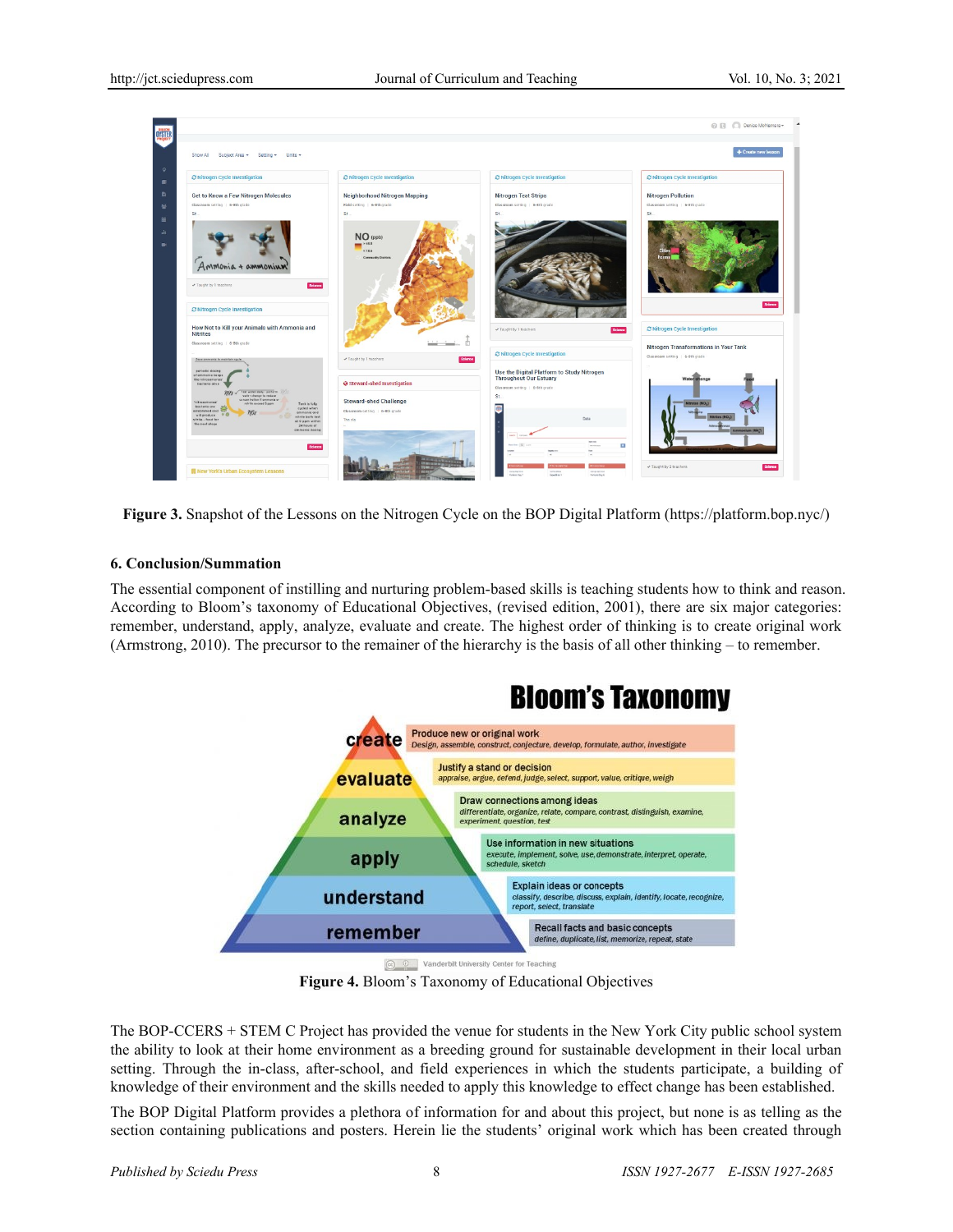the combination of knowledge of the New York Harbor and its estuaries, challenges needed to be addressed to ensure sustainable restoration of the harbor, and innovative ideas that are needed to elucidate and possibly resolve the problem. Examples of the students' creative work focus on problem-solving for a sustainable future for New York Harbor. Publication titles include works such as, "Best Oyster Cage Designs for Harsh Conditions", "Development of a Protocol to Assess the Relative Habitat Values of Urban Shorelines in New York-New Jersey Harbor", and, "How can we propose a new design for CSOs (combined Sewer Overflows) to prevent sewage from going into our waters?". This evidence indicates that students who are involved in the BOP CCERS + STEM C Project are engaged in problem-solving and creative thinking skills beyond the norm.

One of the highlights of the BOP CCERS + STEM C Project is the yearly Symposium held on Governors' Island, which is situated in New York Harbor, nestled between the Hudson and East Rivers. The symposium is held at the end of the school year and is a showcase for the students from across the city to share the work they have created and present to their teachers, peers, parents, citizen scientists, and researchers. (the symposium was held virtually in 2020 due to the pandemic). These students have worked alongside their teachers, researchers, and other citizen scientists and grappled with real-world environmental challenges that must be resolved for a sustainable future. Research has shown that this type of problem-based learning is significantly more effective than traditional instruction on students' performance in authentic situations and long-term knowledge retention (Strobel & van Berneveld, 2009).

"Process, problem-solving, knowing how to think rather than what, and curiosity and creativity are intrinsic and vital skills for science, education and innovation in our modern time. When you know how to think, it powers you far beyond those who only know what to think." Neil deGrasse Tyson

#### **References**

- Armstrong, P. (2010). Bloom's Taxonomy, Vanderbilt University Center for Teaching. Retrieved 12 March, 2021 from [https://cft.v, anderbilt.edu/guides-sub-pages/blooms-taxonomy/](https://cft.vanderbilt.edu/guides-sub-pages/blooms-taxonomy/)
- Barr, D., Harrison, J., & Conery, L. (2011). Computational Thinking: A Digital Age. *Learning and Leading with Technology, 38*(6), 20-23. <https://eric.ed.gov/?id=EJ918910>
- Behizadeh, N. (2014). Enacting problem-posing education through project-based learning. *The English Journal, 104*(2), 99-104.<https://www.jstor.org/stable/24484422>
- Birney, L., & McNamara, D. (2017). Authentic Community Based Learning in New York City: An Holistic Model using the Billion Oyster Project, and Community Enterprise for Restoration Science. *Journal of Education and Human Development, 6*(4), 1-15. https://doi.org/10.15640/jchd.v6n4al
- Boorstin, D. J. (1973). *The Americans: The Democratic Experience*. Vintage Books Edition, Random House. https://doi.org/10.1080/03612759.1973.9947087
- Caref, E., Rex, M., Lederberg, A., & Moore, G. (2018). If you give a kid an oyster: Reflection on Collaborations in Place –Based STEM Education through Oyster Restoration in New York City. *Journal of STEM Outreach, 1*(2), 24-34.<https://doi.org/10.15695/jstem/v1i1.13>
- David, S., Reams, P., Palmer, K., Counsman, R., & Fields, E. (2012). *The Men Who Built America, Santa Monica*. Calif: A & E Television Networks, LLC, Santa Monica, Calif.: Distributed by Lionsgate Entertainment.
- Dewey, J. (1902). *The School and Society and the Child and the Curriculum*. Centennial Publications of the University of Chicago, ILL ISBN 10:1-4209-3801-0.
- Engels, M., Miller, B., Squires, A., Jennewein, J. S., & Eitel, K. (2019). The Confluence Approach: Developing Scientific Literacy through Project-Based Learning, and Place-Based Education in the Context of NGSS. *Electronic Journal of Science Education, 23*(3), 33-58.
- Foshay, R., & Kirkley, J. (2003). *Principles for teaching problem solving*. Technical paper 4. Resource document. PLATO Learning, Inc. Retrieved Oct. 2020 from http://files.eric.ed.gov/fulltext/ED464604.pdf
- Great Schools Partnership (2014). *The Glossary of Education Reforms*. 482 Congress Street, Suite 500 | Portland, ME 04101. Retrieved from [greatschoolspartnership.org](http://www.greatschoolspartnership.org/)
- Gross, J. M. S., Haines, S. J., Hill, C., Francis, G. L., Blue-Banning, M., & Turnbull, A. P. (2015). Strong school-community partnerships in inclusive schools are "Part of the fabric of the school. We count on them." *School Community Journal, 25*(2), 9-34.